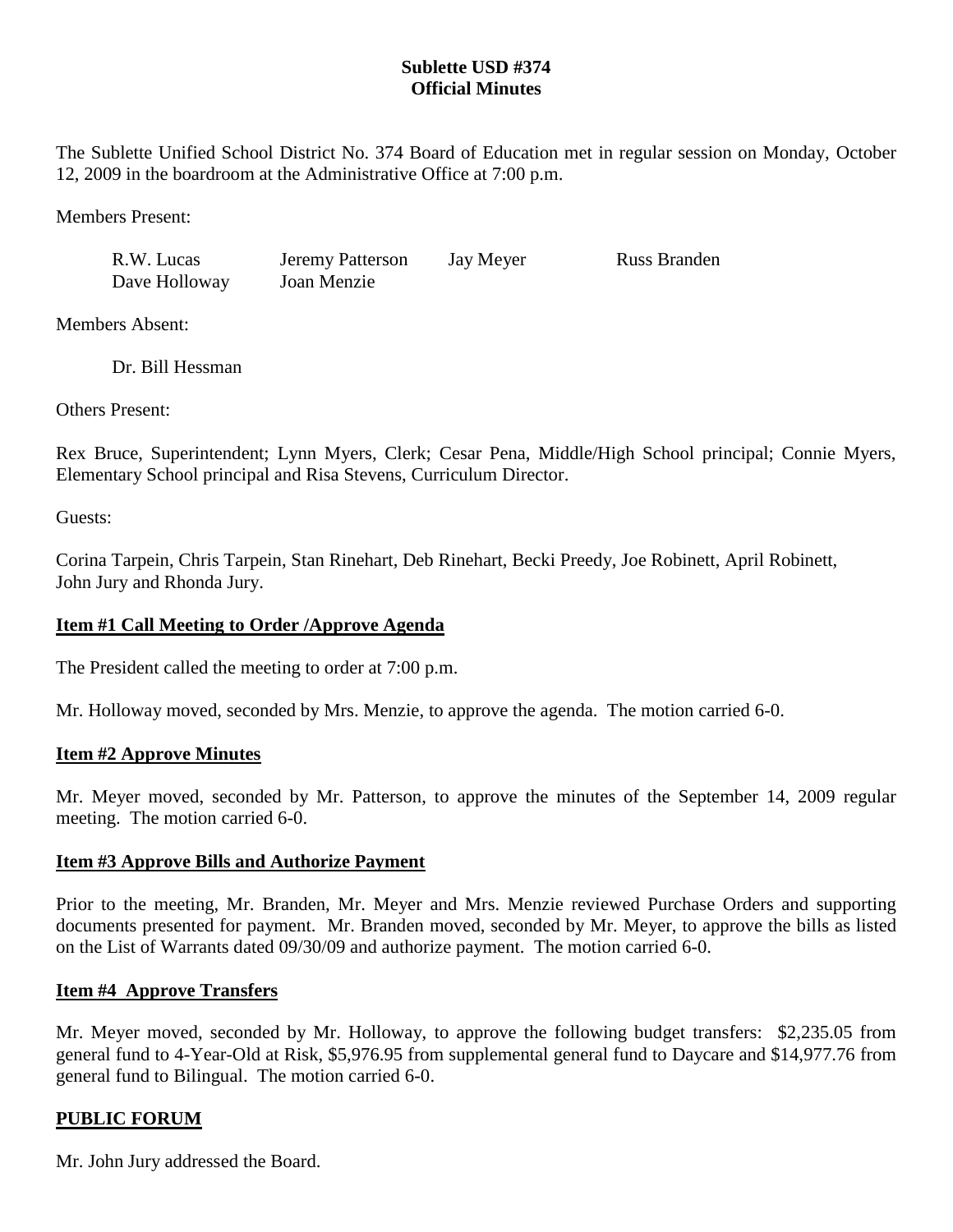Board Minutes Page 2 October 12, 2009

## **REPORTS**

#### Curriculum

Mrs. Risa Stevens presented the following applications and resignations to the content area SACS:

Applications:

| Susan Miller<br>Kristina Head | Language Arts<br>Fine Arts | Kori Lopez<br>Ellen Marlin | Social Studies and Math<br>Language Arts |
|-------------------------------|----------------------------|----------------------------|------------------------------------------|
| David Lee                     | Language Arts              | <b>Mallory Ginn</b>        | Language Arts and Math                   |
| Erica Pinkney                 | Math                       |                            |                                          |

Resignations:

| Ellen Marlin | <b>Science</b> | <b>Bill Yount</b> | <b>Science</b>             |
|--------------|----------------|-------------------|----------------------------|
| Deanna Myers | Math           | Susan Miller      | Social Studies and Science |
| Kori Lopez   | Language Arts  |                   |                            |

Mr. Patterson moved, seconded by Mrs. Menzie to approve the applications and resignations to content area SACS. The motion carried 6-0.

#### **Principals**

Mrs. Myers presented the Board with a letter from KSDE congratulating the Elementary School on continuing Student improvement. She also informed the Board of the individualized reading program in the grades 4, 5 and 6. Mrs. Myers congratulated Levi Whaler for winning the Soil Conservation Poster Contest; the prize was a new bike presented to him by Mr. Bill Decker.

Mr. Pena reported that the students would be taking math and reading assessments on October 13. He also reported that Reading and Language Arts Teachers had attended the Reading Conference in Garden City. The remainder of the staff had an in-service on drug recognition. He informed the Board the High School will be hosting the Sub-State Volleyball Tournament.

#### SWPRSC/HPEC

Mr. Meyer gave the SWPRSC report and Mr. Lucas gave the HPEC report.

#### Superintendent:

Mr. Bruce reported that the circle by the weight room had been black topped. He informed the Board that the wind generator would fire up again on Thursday; the wiring problems had been corrected. Mr. Bruce reported plans were in place dealing with H1N1 flu.

## **Item #5 Executive Session Non-Elected Personnel**

Mrs. Menzie moved, seconded by Mr. Branden, to go into executive session to discuss non-elected personnel, in order to protect the privacy interest of an identifiable individual(s), to include Mr. Bruce, Mr. Pena and Mrs.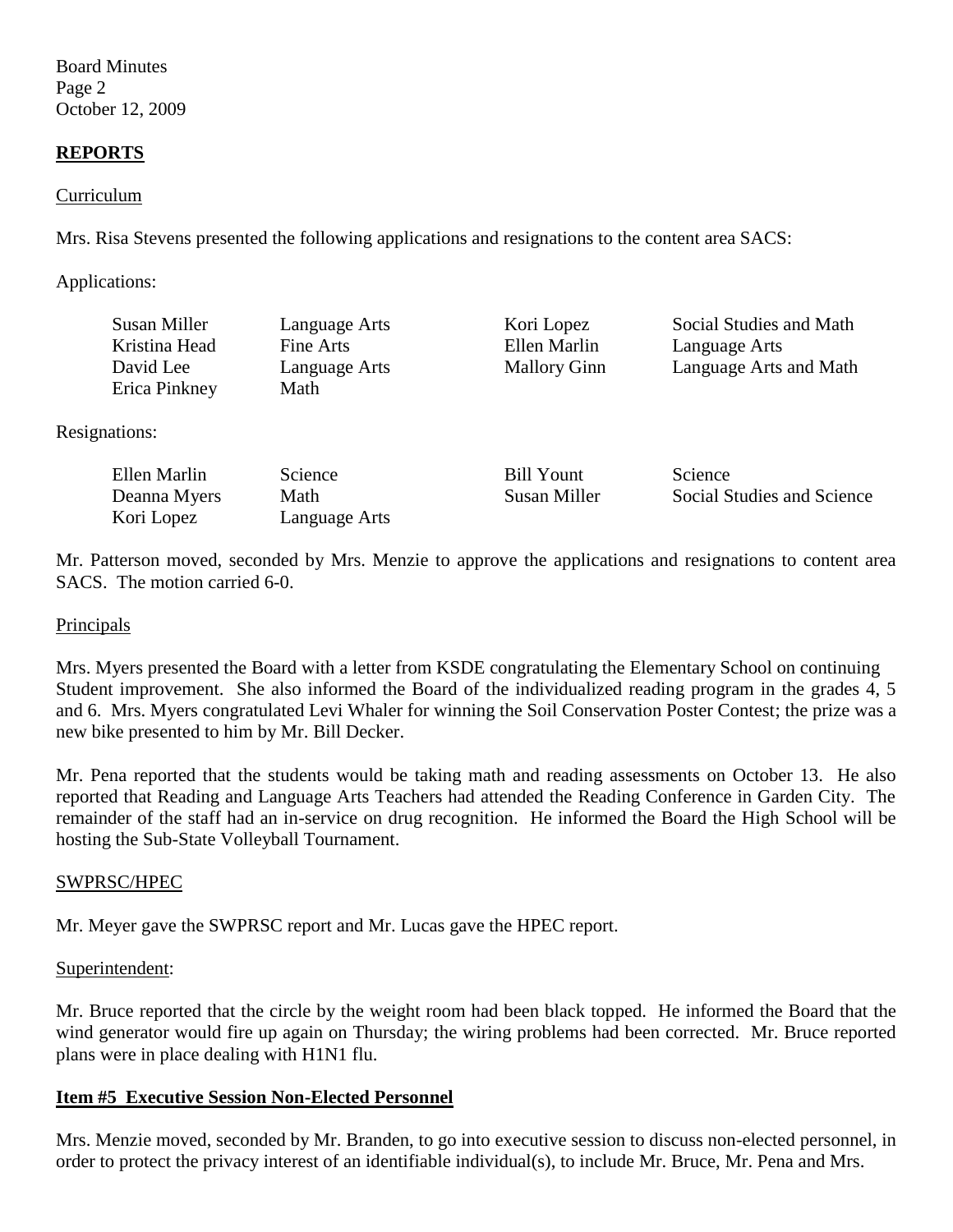Board Minutes Page 3 October 12, 2009

Myers in executive session, and to reconvene to open session in the boardroom at 7:54 p.m. The motion carried 6-0.

The Board reconvened to open session at 7:54 p.m.

Mrs. Menzie moved, seconded by Mr. Branden, to go into executive session to discuss non-elected personnel, in order to protect the privacy interest of an identifiable individual(s), to include Mr. Bruce, Mr. Pena and Mrs. Myers in executive session, and to reconvene to open session in the boardroom at 7:59 p.m. The motion carried 6-0.

The Board reconvened to open session at 7:59 p.m.

Mrs. Menzie moved, seconded by Mr. Branden, to go into executive session to discuss non-elected personnel, in order to protect the privacy interest of an identifiable individual(s), to include Mr. Bruce, Mr. Pena and Mrs. Myers in executive session, and to reconvene to open session in the boardroom at 8:04 p.m. The motion carried 6-0.

The Board reconvened to open session at 8:04 p.m.

## **Item #6 Executive Session Negotiations**

Mr. Holloway moved, seconded by Mr. Meyer, to go into executive session to discuss negotiations for the 2009/2010 school year, to include Mr. Bruce, Mr. Pena and Mrs. Myers, and to reconvene to open session in the boardroom at 8:15 p.m. The motion carried 6-0.

The Board reconvened to open session at 8:13 p.m.

## **Item #7 Resignations**

Mr. Branden moved, seconded by Mrs. Menzie to accept the resignation of Mrs. Sally Bruce as High School Cheerleader Sponsor. Motion carried 6-0.

## **Item #8 Contract Approval**

Mr. Holloway moved, seconded by Mr. Branden, to approve the contract of Mrs. Jane Lehning as High School Computer Teacher. The motion carried 6-0.

Mr. Meyer moved, seconded by Mrs. Menzie, to approve the contracts of Ms. Erica Pinkney and Ms. Mallory Ginn as Co-Cheerleader Sponsors. The motion carried 6-0.

## **Item #9 Miscellaneous**

a. KASB Convention – Dec. 4-6 @ Overland Park Mr. Lucas, Mr. Meyer, Mr. Bruce and Mr. Myers (Clerk's Clinic) will attend.